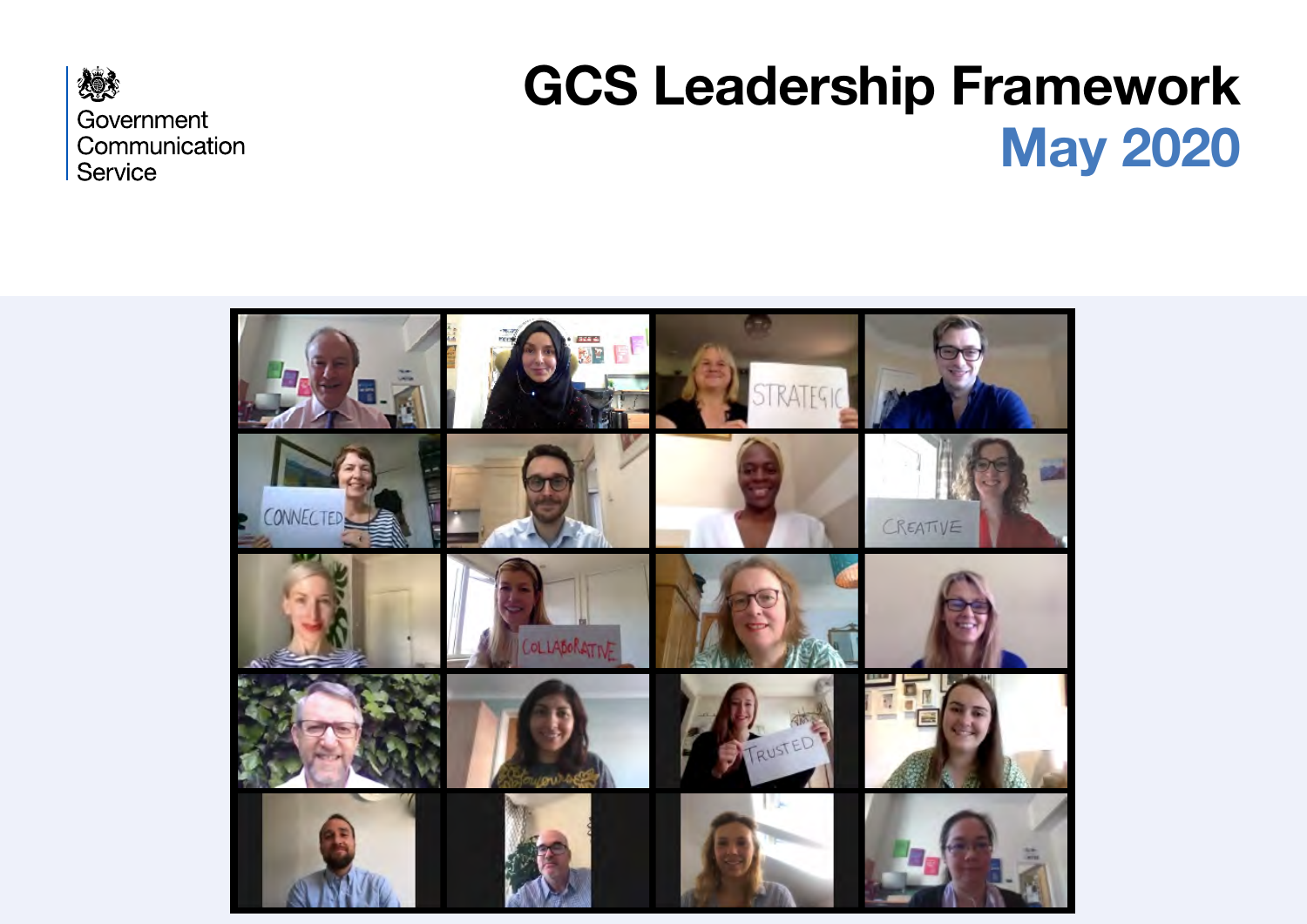### **Contents**

| <b>Foreword</b>                         | 3  |
|-----------------------------------------|----|
| <b>GCS Leadership Framework Summary</b> | 4  |
| How to use the GCS leadership framework | 5  |
| 1. Strategic                            | 7  |
| 2. Connected                            | 8  |
| 3. Creative                             | 9  |
| 4. Collaborative                        | 10 |
| 5. Trusted                              | 11 |
| How we developed this framework         | 12 |
| <b>Further reading and evidence</b>     | 13 |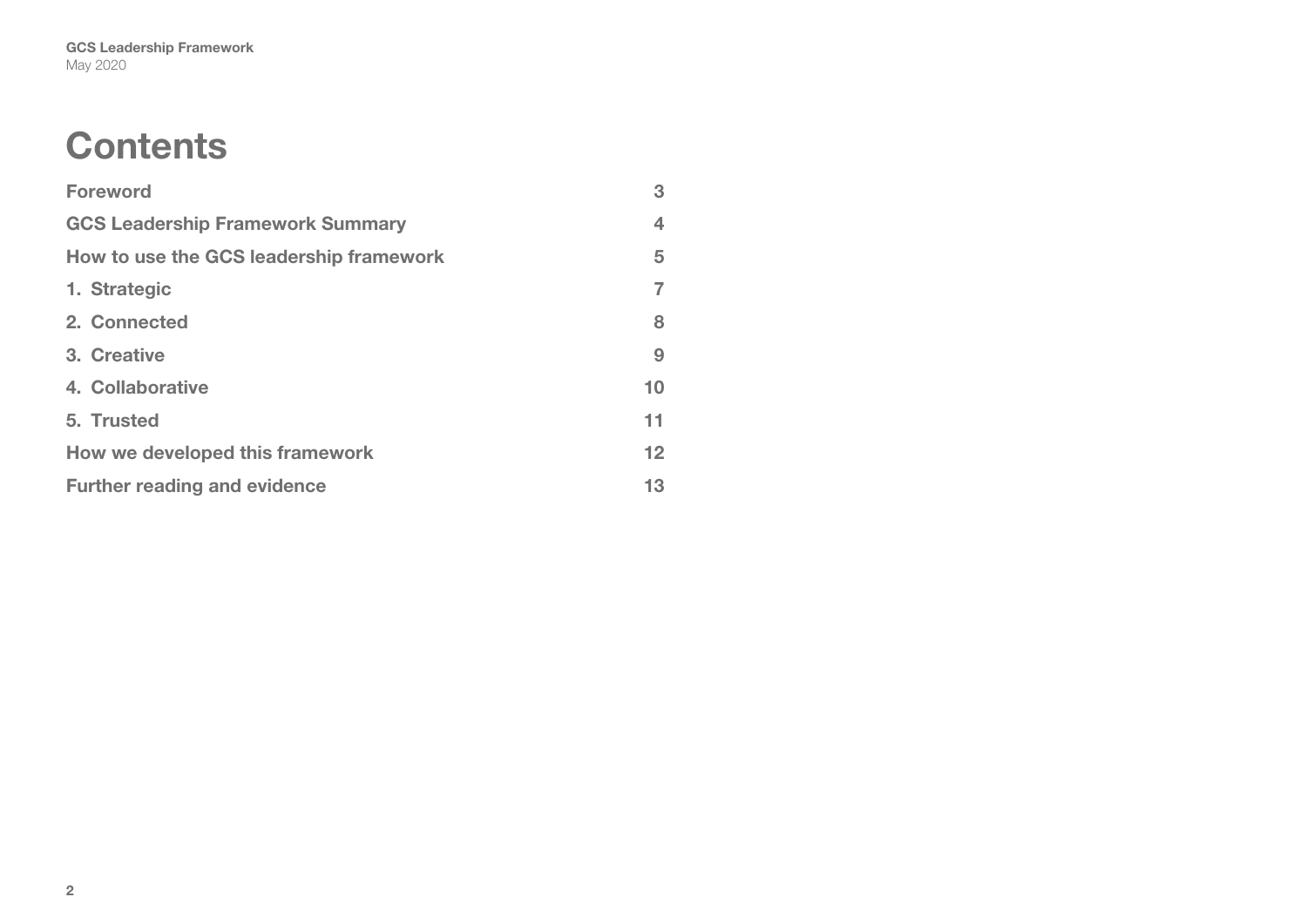### <span id="page-2-0"></span>Foreword



As a profession, the Government Communication Service (GCS) cannot afford to stand still, it must continually evolve. Science, technology and society are changing at an exciting and rapid pace. As well as excellence in our professional and technical communication skills, we need excellent leadership to meet these challenges. As a part of our improvement programme, GCS2020, we are creating new tools, models and processes to ensure that we are fit for the future.

We already have established technical competencies for our recruitment and development of people across all grades and disciplines. However, until now, there has been less focus on the strengths and behaviours of GCS professionals – how we think and how we deliver, not just what we do. For me, this is just as important an aspect of leadership. It is not just technically knowing what to do, but also ensuring that you support and bring out the best of those you work with.

I believe that we lead at every level. We all have a responsibility to be leaders and to demonstrate the leadership behaviours set out in the Civil Service

Leadership Statement; to be inspiring, confident and empowering. Each of us will have our own examples of great leadership in mind, whether it is somebody you know at work or somebody you have seen in the news or world leadership space. But whoever you aspire to emulate, it is likely that they demonstrate these three characteristics in one way or another.

Our new leadership framework builds on this to set out what great communication leadership looks like. We set out that we want our leaders to be strong strategic thinkers, creative, collaborative, connected and ultimately trusted. Wherever you are in your career, these strengths will support you to build on your leadership capability and progress and develop in line with your goals.

Alex Aiken Executive Director of GCS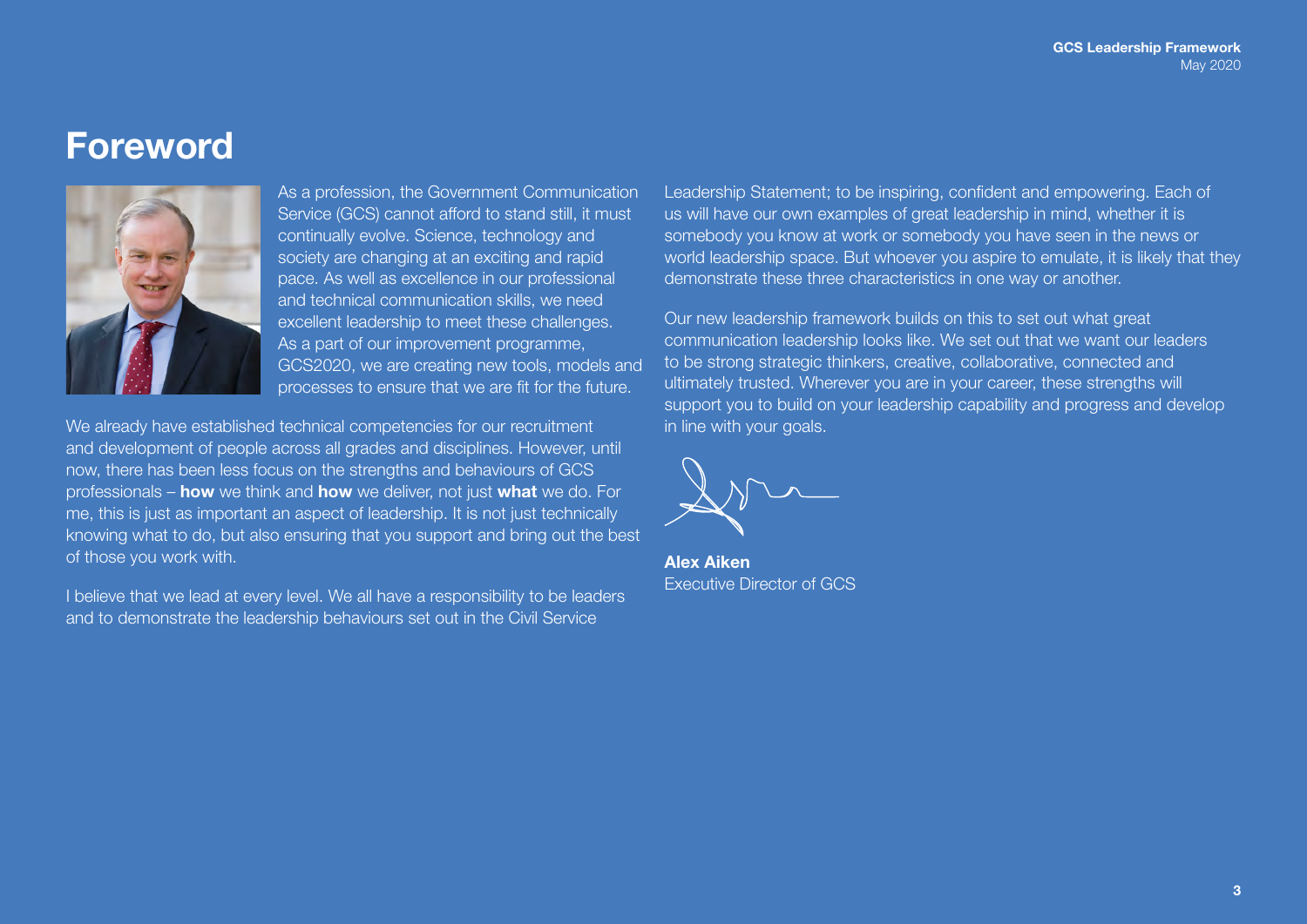### <span id="page-3-0"></span>GCS Leadership Framework Summary

GCS2020 Government Communication Leadership Framework

| Civil service<br><b>LEADERSHIP</b>                               | <b>Inspiring</b>                                                                                                   | <b>Confident</b>                                                                                           |                  | <b>Empowering</b>                                                                                        |  |
|------------------------------------------------------------------|--------------------------------------------------------------------------------------------------------------------|------------------------------------------------------------------------------------------------------------|------------------|----------------------------------------------------------------------------------------------------------|--|
|                                                                  | <b>Strategic</b><br>approach to communications                                                                     |                                                                                                            |                  |                                                                                                          |  |
| <b>GCS</b> leadership<br>strengths &<br>behaviours<br><b>HOW</b> | <b>Connected</b><br>Perceptive to our audience,<br>to ministers and officials,<br>understanding their perspectives | <b>Creative</b><br>Fostering new, innovative and<br>effective ways to engage<br>and influence our audience |                  | <b>Collaborative</b><br>Breaking down silos, working in<br>partnership across government,<br>professions |  |
| <b>GCS Technical</b><br>Competencies<br><b>WHAT</b>              |                                                                                                                    | Implementation<br>Insight<br><b>Ideas</b>                                                                  | <b>Impact</b>    |                                                                                                          |  |
|                                                                  | <b>Trusted</b><br>by the public, partners and each other                                                           |                                                                                                            |                  |                                                                                                          |  |
| <b>Civil Service</b><br><b>VALUES</b>                            | <b>Objectivity</b>                                                                                                 | <b>Honesty</b>                                                                                             | <b>Integrity</b> | <b>Impartiality</b>                                                                                      |  |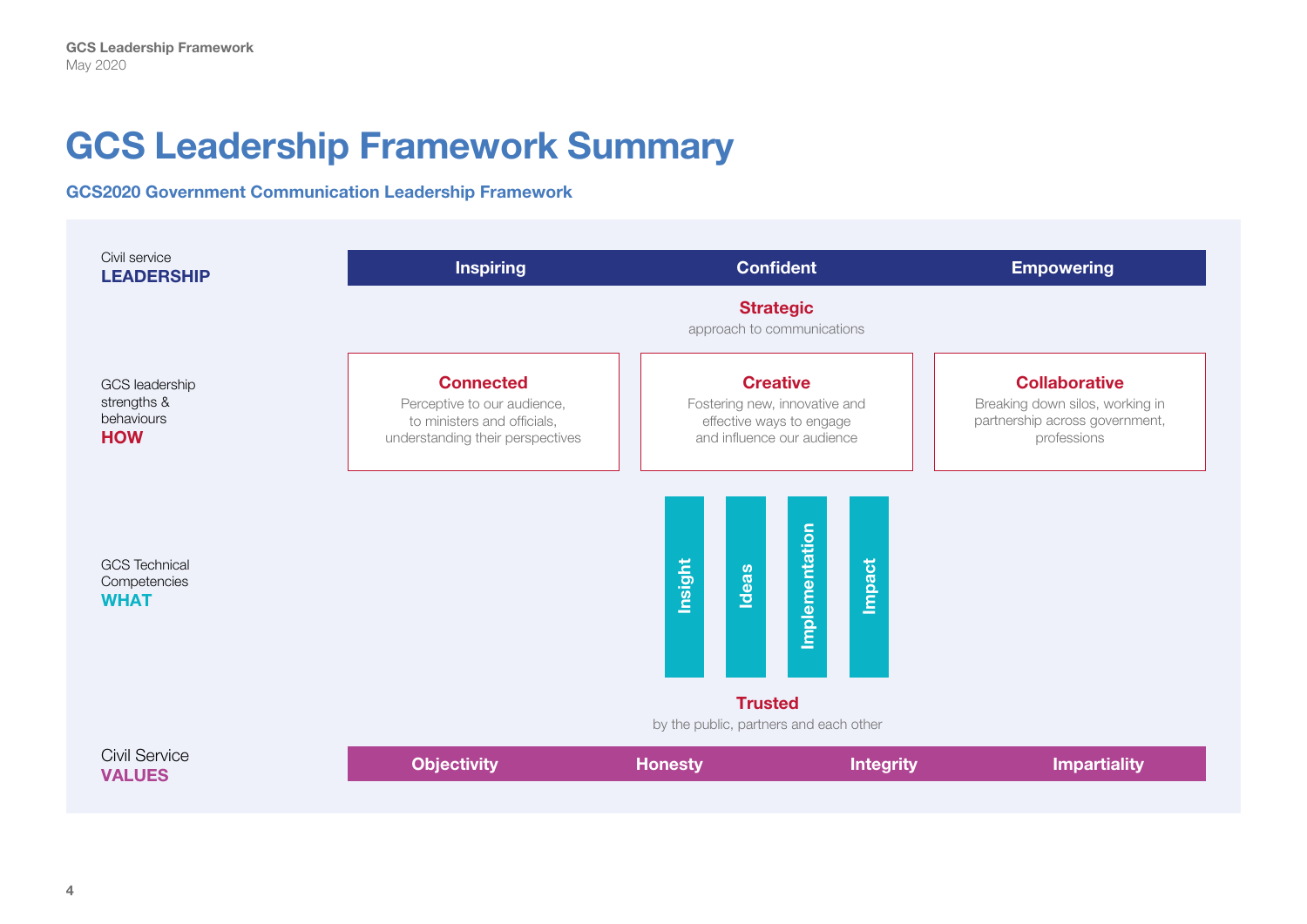### <span id="page-4-0"></span>How to use the GCS leadership framework

**Strategic** thinking is at the heart of good communications. We deliver the priorities of the Government by understanding the most effective ways to influence within the resources that we have, making deliberate choices to provide the most effective outcomes for the public benefit. We consider the big picture, including the social and political context, being flexible and responsive to a rapidly changing world and understanding the changing needs of our audiences.

Government Communications professionals at all levels also need to:

**Be connected** and perceptive to our audiences, understand their perspective using research, behavioural science and emotional intelligence. We will listen to, understand and interpret the needs and priorities of our audience from a range of diverse backgrounds.

**Be creative** in finding new, innovative and effective ways to engage and influence our audience. We will foster an environment that supports bold and courageous communications, encouraging teams to continually push the boundaries of creativity.

**Be collaborative** with one another and work in partnership across government and professions, as well as with our partners and audience. We will take collective responsibility and have clear accountability throughout, taking an audience-based approach to our communications.

Ultimately, we want to **be trusted** by the public, our stakeholders, ministers, officials and each other. We will deliver authoritative, credible and honest communications, using our public-facing position to help build and maintain trust and confidence in the government.

GCS leadership is not just within your team or organisation but has a range of dimensions.

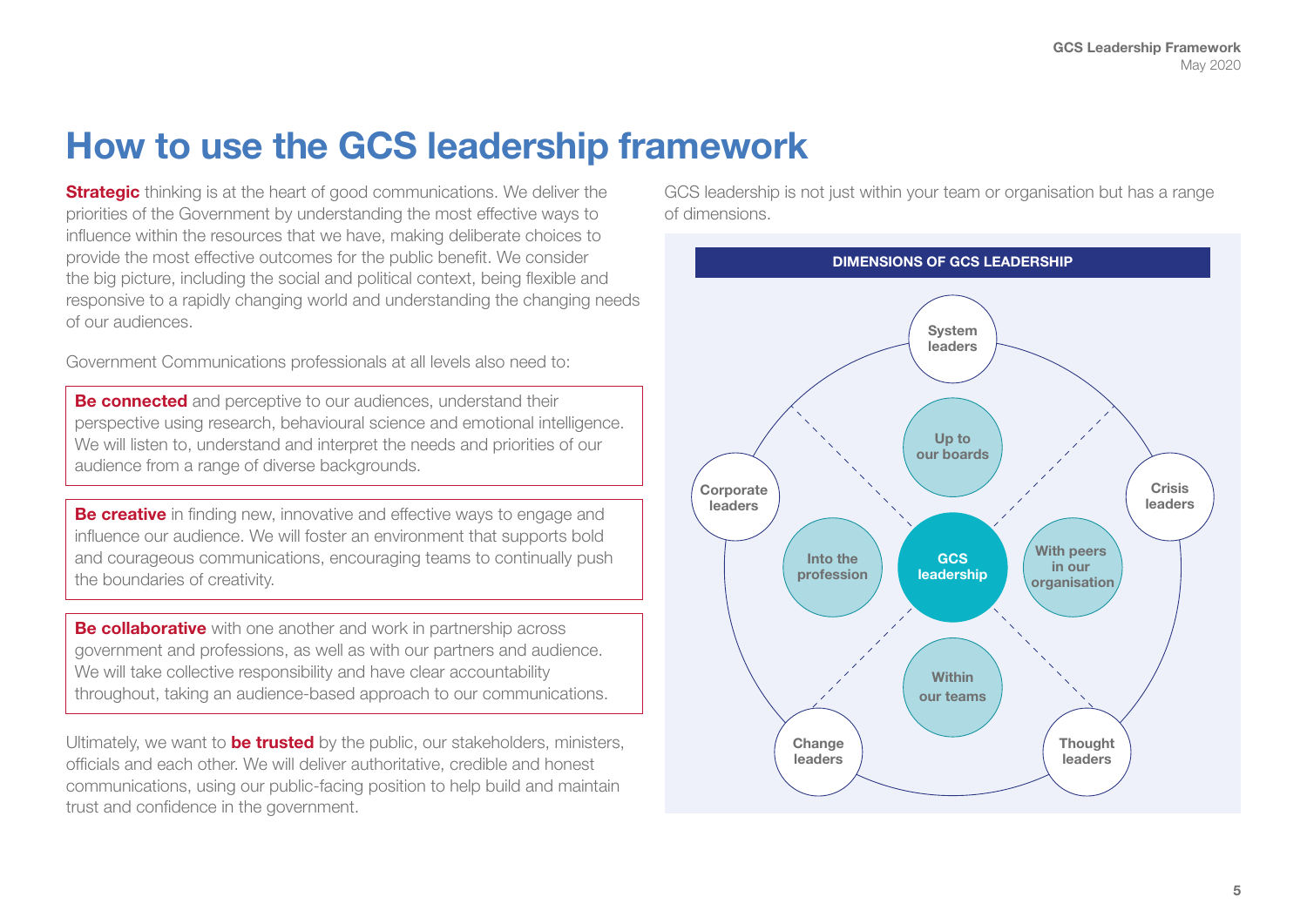#### Who should use the government communication leadership framework

This framework is for leadership at all levels, across all roles, grades and communications disciplines.

GCS professionals should aspire to demonstrate all these strengths, and they should be considered an essential part of any appointments and/or promotions. This is particularly relevant to senior leaders focusing on securing the right people, developing the right strategy and, critically, creating the right culture.

#### Using the framework to help recruit, train, develop, appraise performance and set goals for yourself and your staff

For example:

- Use the framework for recruitment test the strengths in interviews as part of the blended success profile approach to interviewing
- On the job learning finding opportunities in your day to day work that allow you to practice doing things differently. This may involve changing jobs in order to get the development opportunities you need
- Stretch assignments signing up for new activities, projects or assignments that allow you to stretch yourself and develop new skills and behaviours
- Feedback seek formal or informal feedback from a range of stakeholders on the areas that you are developing (your manager, direct reports, peers or customers)
- Learning from role models identify people who are excellent at the things you want to develop. Observe them (perhaps by job shadowing) and reflect on what you can learn from the way they do things. Ask them questions to help you understand what they do and ask for feedback on your behaviour
- Coaching or mentoring seeking a coach or mentor who can help you reflect on your leadership journey
- Leadership workshops and training through civil service learning or GCS for example
- Widen your network for example by working on a cross-government GCS project, attending communication industry events or seminars
- Get involved in a project that requires you to engage with the big picture and the longer-term strategy
- Look for opportunities to learn how things are done outside the civil service so you can bring into new ideas to your work.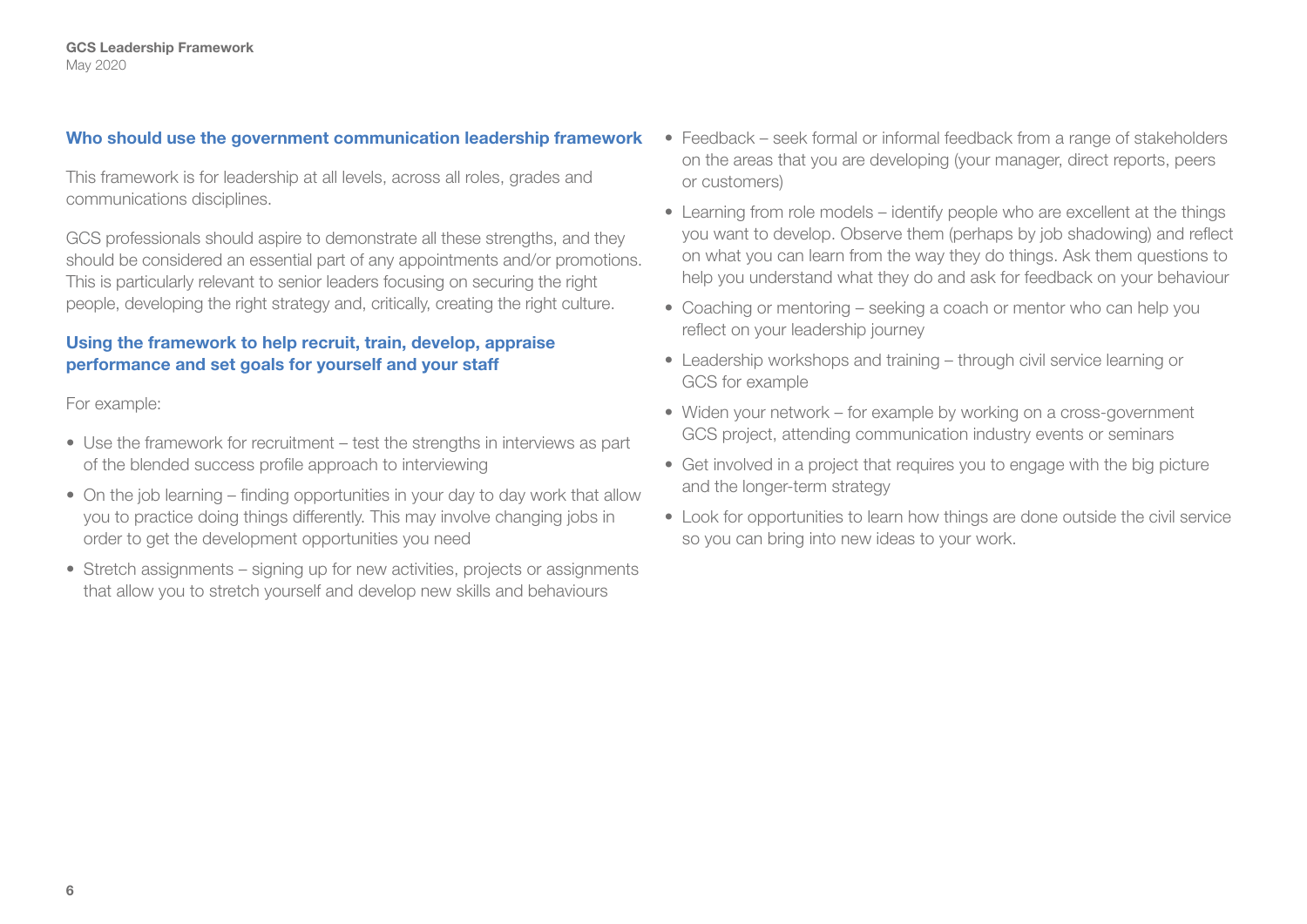### <span id="page-6-0"></span>1. Strategic

Strategic thinking is at the heart of good communications. In an increasingly complex and rapidly changing world, GCS professionals need to make sense of this complexity while maintaining a focus on the bigger picture, and to place things in their wider political and social context. They will need to be flexible and responsive to their environment, knowing that priorities can change, while also setting a clear and consistent long-term direction and destination for government communications and prioritising their resources to focus effectively.

#### Examples of strategic behaviours:

- Shaping the communication priorities of your department, external audiences and the wider government, and prioritising your resources to achieve those objectives
- Agreeing and communicating your long-term goal, and keeping this in mind when making decisions on day-to-day priorities
- Understanding the inter-dependencies between policy, operations and communication, and translating complicated policy and operational challenges into a key message or call to action
- Diagnosing and addressing sensitive and complex problems, and using strategic communications to help solve them.



I oversee marketing for a range of technical education qualifications including T levels and apprenticeships. Looking at the audience insight, it was clear that young people and parents do not consider their choices after GCSE in isolation and need to understand how technical routes compare with their other options, including academic qualifications. I knew we had to take a more strategic approach to our communications to achieve the desired outcome and help our target audiences to make sense of the complex landscape of post 16 choices.

I recognised that this was a strategic leadership challenge that would mean we needed to adopt an audience-led, rather than an individual policy-led, approach to communications. I set out a clear plan of how we could deliver this project and identified the resources needed to deliver the end goal.

I used audience insight to influence communications leaders, policy leads, ministers and the wider team to make the case for an umbrella strategy to communicate post 16 choices and frame campaigns to drive take up of T Levels and apprenticeships. The first step has been to create some collateral to support information, advice and guidance through schools and careers advisers, which has tested extremely well with audiences, and the project is gaining momentum.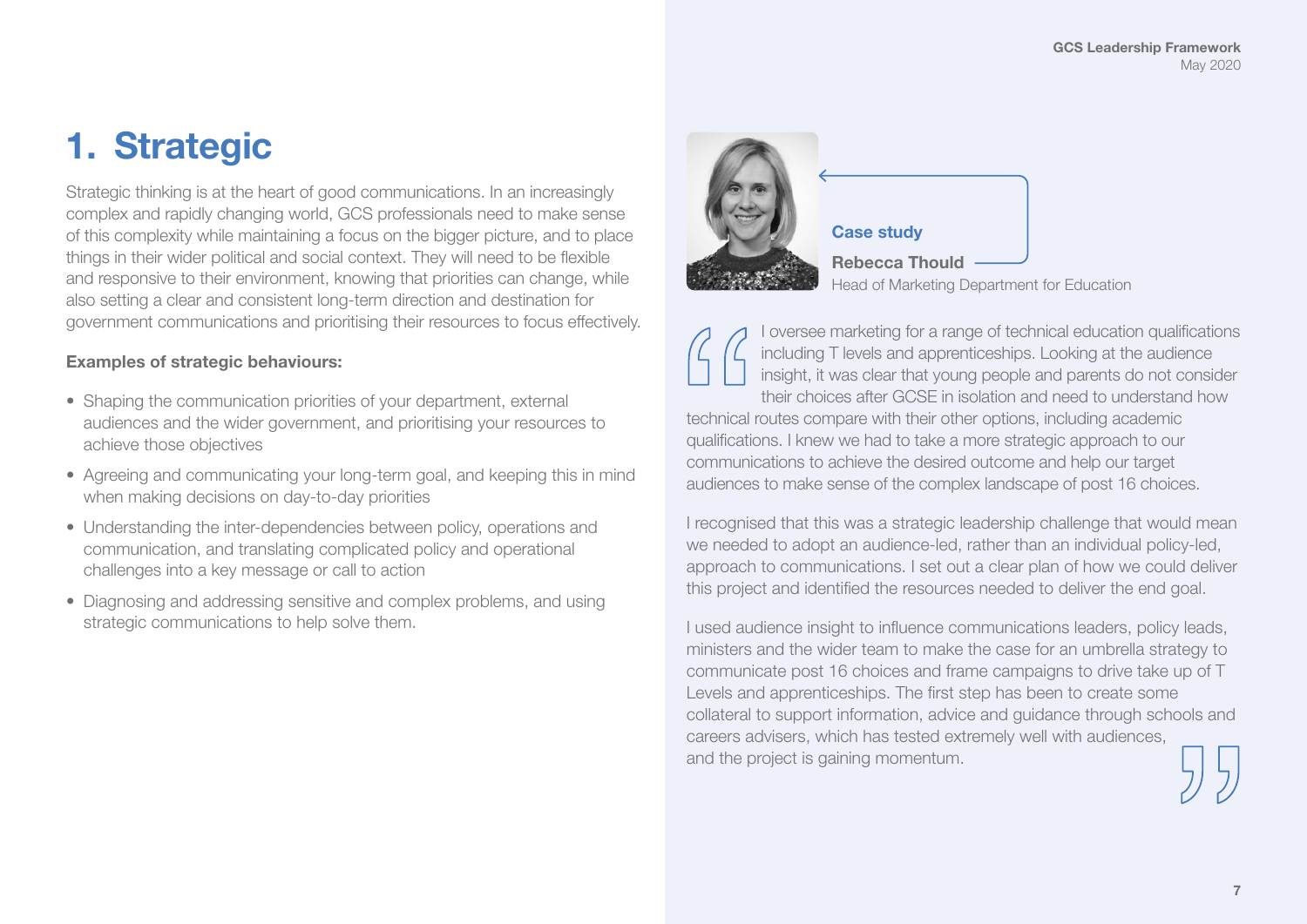## <span id="page-7-0"></span>2. Connected

Building a strong connection with our audience is crucial if we want to be responsive and ensure that their perspectives form the heart of public service communications. Those audiences are increasingly polarised and fragmented, so GCS leaders need to be perceptive and use a number of tools – including research, behavioural science and emotional intelligence – to understand, interpret and influence a diverse range of needs and priorities. They need to build these connections from the inside out, developing strong personal and strategic relationships with their own colleagues and stakeholders, as well as wider audiences.

#### Examples of connected behaviours:

- Building relationships with a broad range of people from different backgrounds and levels, both within and external to Government, seeking multiple perspectives to improve thinking and bring the audience needs into designing communications
- Actively building teams with different skill sets and experiences to solve problems; creating a culture that encourages diverse thinking and variety – a fusion<sup>1</sup> approach
- Making time to listen to staff, audiences and stakeholders on the ground; utilising all insight channels to understand the public mood and dominant narratives to ensure that our communications resonate
- Understanding that human choices are often emotional rather than rational; designing communications to resonate with the heart and head to move people.

1 The fusion doctrine, National Security Council Review 2018 [\(https://www.gov.uk/government/](https://www.gov.uk/government/publications/national-security-capability-review-nscr) [publications/national-security-capability-review-nscr](https://www.gov.uk/government/publications/national-security-capability-review-nscr))



#### Case study

Steve Fairman Head of Internal Communications and Engagement, Food Standards Agency



In my experience, being connected is a vitally important part of leadership in government communications. If I'm getting it right, it means I'm listening to what my team, my organisation,

stakeholders and audiences are saying – not just with their words but with their behaviours. This gives me the best insight to tell stories that will resonate.

The idea of being connected is truly tested when we're under pressure. That's when things can break down quickly if you aren't using the insight and knowledge you have in an effective way. For instance, we know that a large percentage of our staff work from home or are based in operational settings – so in a crisis how we do we engage with them in the best way? How do we help them to feel a part of a collective effort? We create opportunities for them to be heard. We ask things. We listen. We measure and test again. It's dynamic and challenging but it unlocks so much that we can use to make things even better for everyone. It's the role of internal communications to join the dots across the organisation, which is the very essence of connectedness.

From a team perspective, by getting to know my colleagues professionally, and personally, I can encourage us to all bring the best versions of ourselves to our work. Sometimes these kind of connections can't be measured but the rewards show themselves in different ways. Being connected, and staying connected, is hard work but it's the best work we do.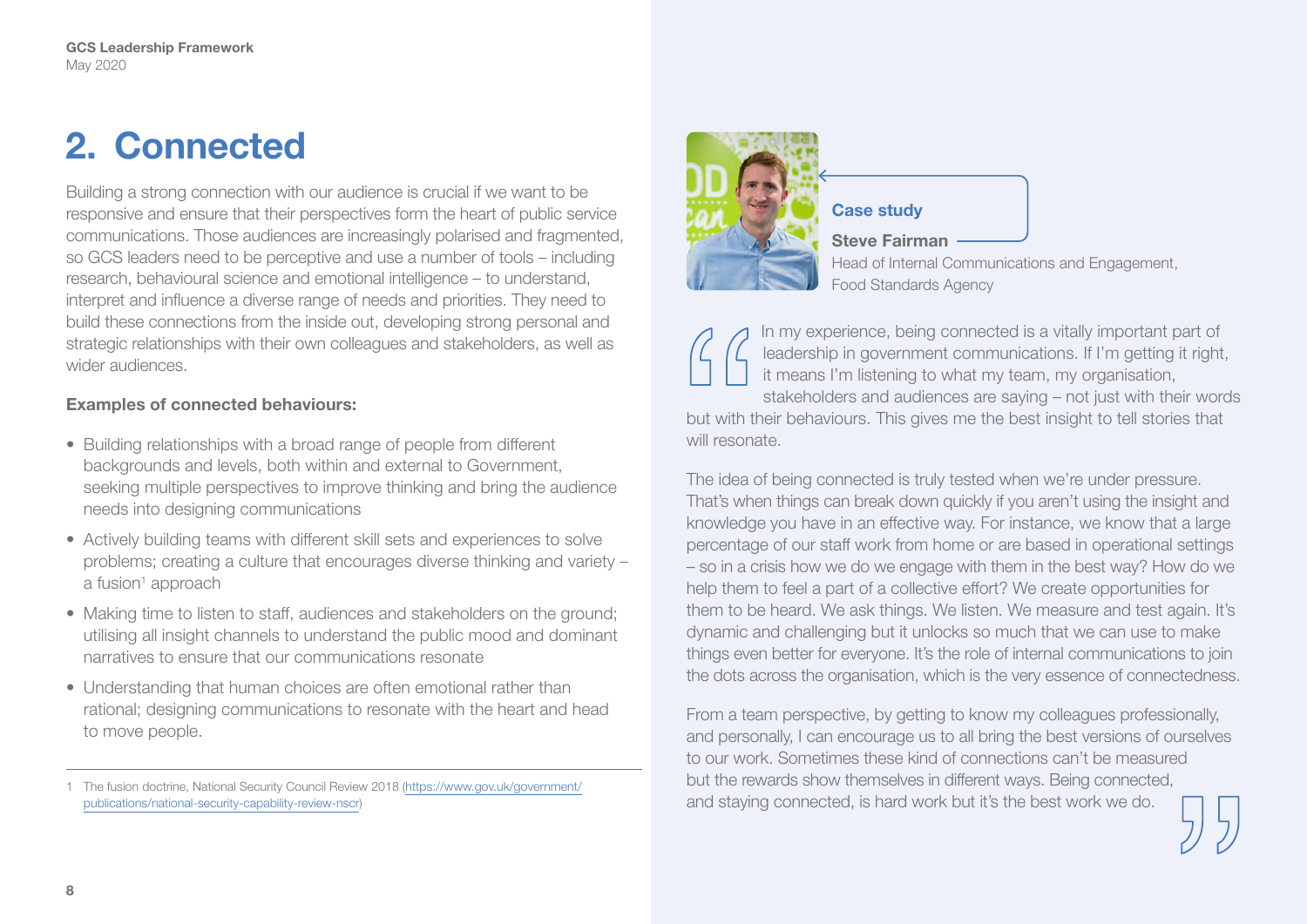### <span id="page-8-0"></span>3. Creative

The best communicators look for new and creative ways to engage, influence their audience and solve problems. As channels continue to proliferate and the public becomes increasingly discerning about the media landscape, GCS leaders need to foster an environment that encourages teams to be bold and courageous in their communications. They should empower teams to push the boundaries of creativity and solve complex challenges through managed risks, as well as tried-and-tested methods, innovating and adopting the latest game-changing approaches from across the industry.

#### Examples of creative behaviours:

- Committing time and resource to trialling new techniques, communications solutions, platforms and channels to solve problems
- Accepting mistakes, and diligently learning from them, emulating the 'fail-fast' culture of start-ups
- Using creative leadership techniques e.g. divergent and convergent thinking
- Encouraging challenge and creating a safe space for experimentation where all colleagues can cultivate creative ideas
- Using practical solutions to foster creative environments, such as online collaboration spaces; 'play time' initiatives used by start-ups; using a percentage of the campaign budget to test innovative approaches; and flexible and inclusive working patterns.





To keep engaging with our audiences and achieve cut-through we need to get more creative with our communications. That's why we've set up the Creative Hub at HMRC.

The Hub is about generating innovation and creativity, being on the front foot through horizon scanning and presenting communications solutions to business problems. It brings together creative minds and skillsets from across different teams, including PR and consumer marketing, design, audio-visual, digital and social media.

This is a new way of working and I'm creating a safe and collaborative environment to foster creativity and help the team break out of the 'normal' ways of working. Part of my approach is giving the team time and space to get curious, work together to think about the audience and data, bounce ideas off each other and build ideas. The team has licence to be bold. If an idea is risky, it's our job to help manage and mitigate the risks.

With the team spread across the UK, we're using online collaborative spaces and video conferencing facilities to make sure that location isn't a barrier.

This is an exciting time. Through the Hub we are exploring and piloting new ideas, learning quickly, sharing and putting these learnings into practice.

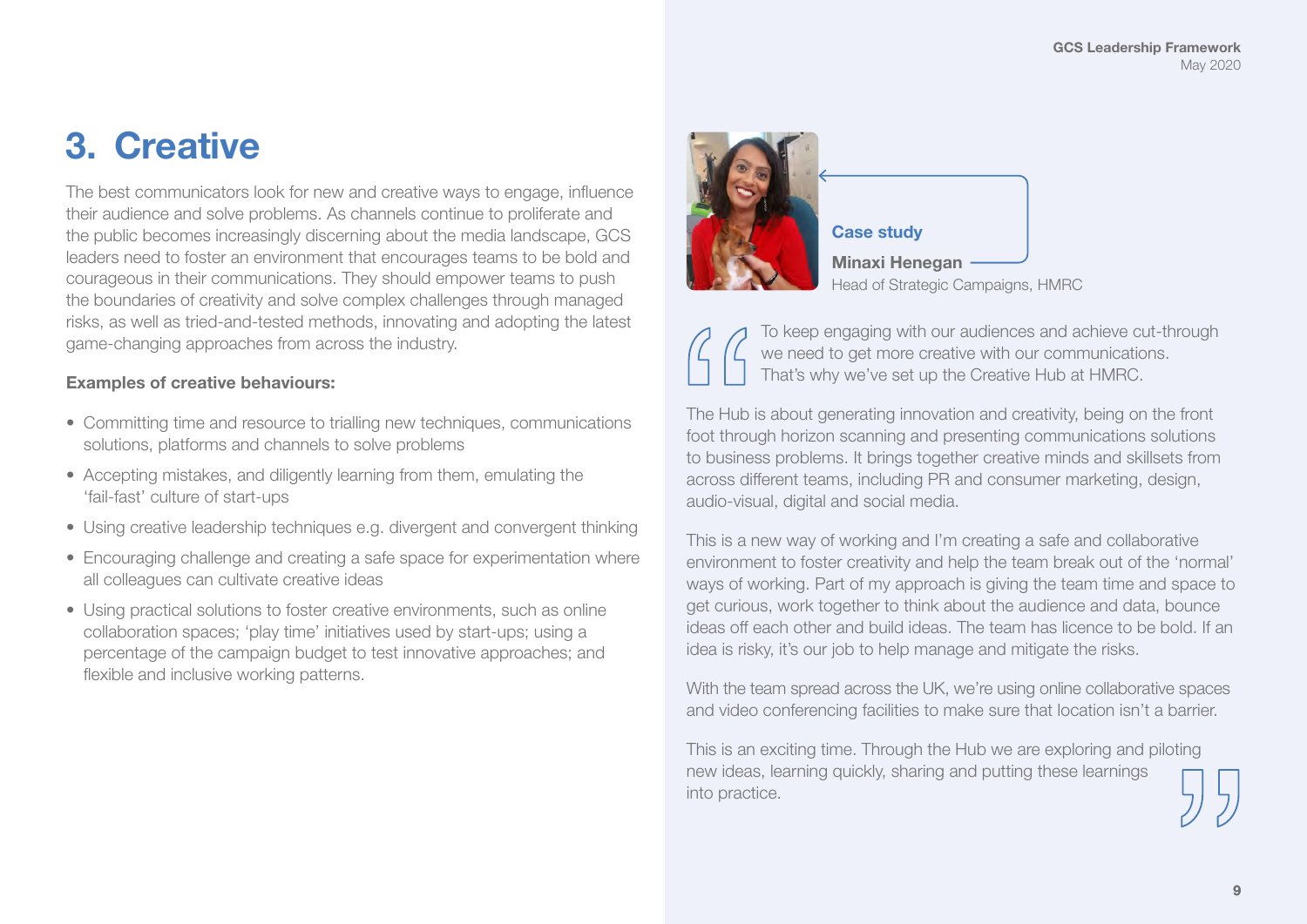### <span id="page-9-0"></span>4. Collaborative

GCS professionals work best when they work together, solving problems in a truly cross-government operation. The Fourth Industrial Revolution has been defined by an unprecedented and hugely disruptive level of digital innovation, and communicators will only respond to this challenge effectively if they break down silos and collaborate at all levels, bringing different teams, departments and the wider Civil Service together behind one goal. We should take collective responsibility and have clear accountability throughout this process, while looking to build relationships across the wider industry to bring in new ideas, learning and expertise from outside the Government.

#### Examples of collaborative behaviours:

- Working with others to identify shared communication challenges across systems and prioritising the best outcome for the audience over narrow team or departmental objectives
- Recognising differences and understanding creative tension to overcome barriers and find where objectives align
- Bringing a broad range of people together in mixed teams from different disciplines, and encouraging cross-system working and knowledge-sharing within and between departments and partners
- Asking who is 'not' in the room, and making sure other voices are heard to improve effectiveness
- Bringing ideas and learning from outside the government to enhance performance.





It's difficult to envisage any type of successful communications without inclusive and collaborative leadership.

In my campaign role, my starting point is to explore a problem or challenge by consulting with a 'virtual team' of colleagues, taking an audience-focused approach. This includes drawing together external affairs, press office, digital and internal specialists.

It's also equally important to look outwards to analysts, project portfolio managers, policy and operations leads.

Different voices bring different perspectives and promote valuable knowledge sharing. I've been able to produce more nuanced strategies using this approach, both for national paid and localised no/low cost campaigns.

Recently, by reaching outside of communications, I've been able to learn a lot more about programme risk management. I've folded this into our campaign governance. As a communications team this is enabling us to be more closely aligned with our internal stakeholders and strengthen our credibility.

Sharing learnings and insights from varied sources is incredibly important to continuing to grow our communications capabilities. Being open to peer reviews and objectively scrutinising our evidence base and outcomes will enable us to continue to respond effectively to the many and varying challenges ahead.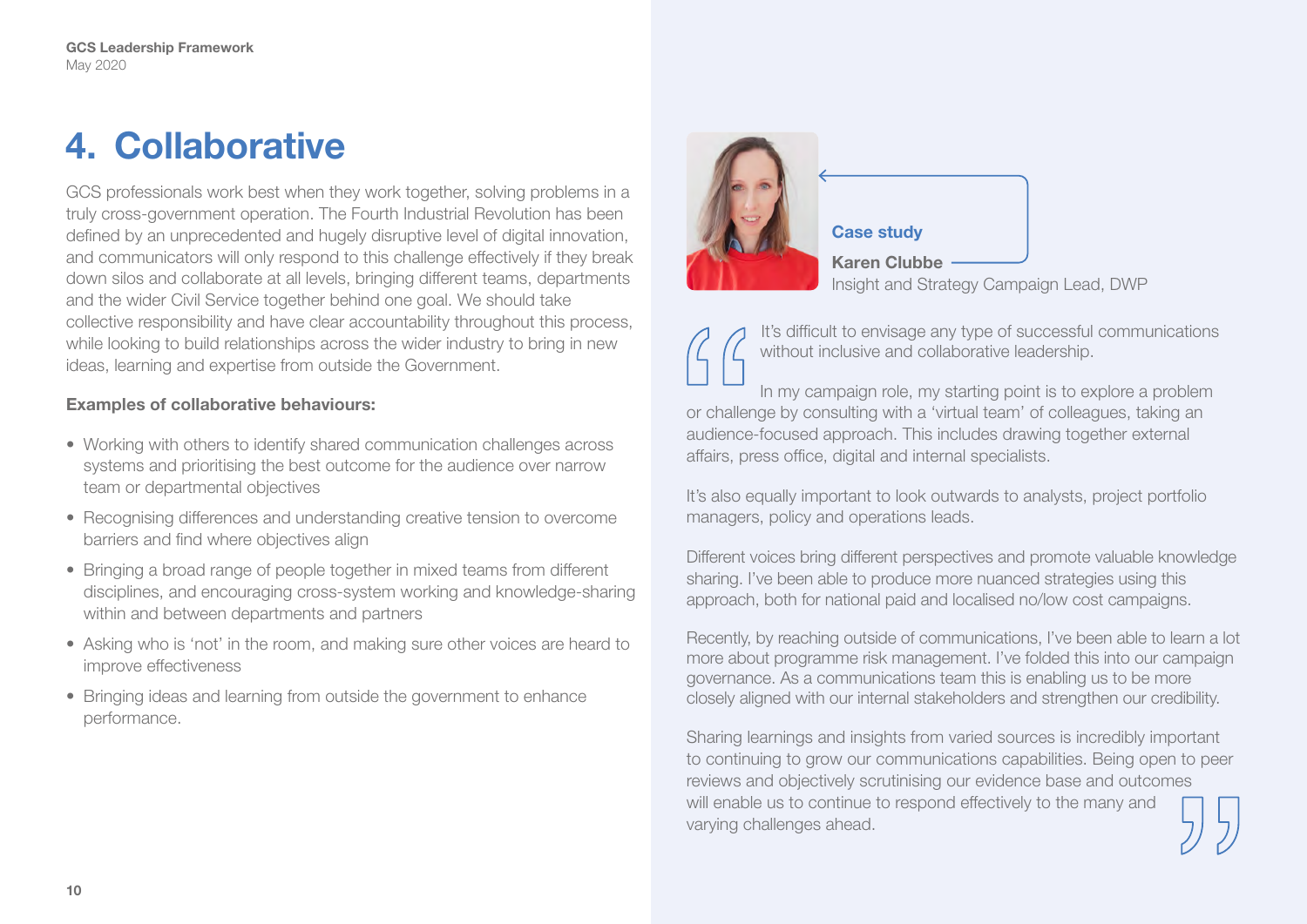### <span id="page-10-0"></span>5. Trusted

As the custodians of public trust, GCS professionals have a duty to deliver authoritative, credible and honest communications. This is increasingly important in the current climate, which has seen a decline in trust in the institution of government and the media alongside a rise in misinformation and fake news. GCS professionals need to foster trusted relationships within their own teams, provide trusted counsel to boards and ministers, and feel able to speak truth to power while holding themselves to the highest professional and ethical standards in their public communications.

#### Examples of trusted behaviours:

- Demonstrating confidence and professional expertise to internal clients and external partners to be seen as credible and trusted
- Using insight and evidence to build trust in our advice; sharing strategies to ensure that others understand what you are trying to achieve
- Taking accountability: doing what you say you will, and telling people if you have responded to their feedback
- Owning mistakes and failings; identifying processes to ensure we are learning from them
- Building relationships that allow us to be honest and frank with colleagues and stakeholders; demonstrating active listening and understanding their motivations and concerns and sharing yours, as appropriate.



#### Case study

George Kotschyn Deputy Head of News Department for Transport



Earning and maintaining the trust of your colleagues, your team, senior stakeholders and the public, is one of the most important parts of being an effective leader in the Government

Communication Service. We are at the forefront of building trust and confidence with the public.

In my role, it is vital that members of my team feel I will always honour my commitments to them, treat them fairly, take their opinions into account and offer support. Equally, senior figures – from communications colleagues to ministers – need to know that they can rely on me to provide trusted advice and help deliver against their priorities.

The other side of building trust as a leader is setting and maintaining a culture of high standards for the accuracy and credibility of your team's work – something which is of paramount importance in government communications. At a time when public trust in politicians has reached an all-time low, it has never been more important to ensure that our output is authoritative, reliable and factually correct.

I underline the importance for this in my team, stressing the need for colleagues to go through a rigorous fact-checking process with policy experts on all communications materials being produced to make sure they are trustworthy.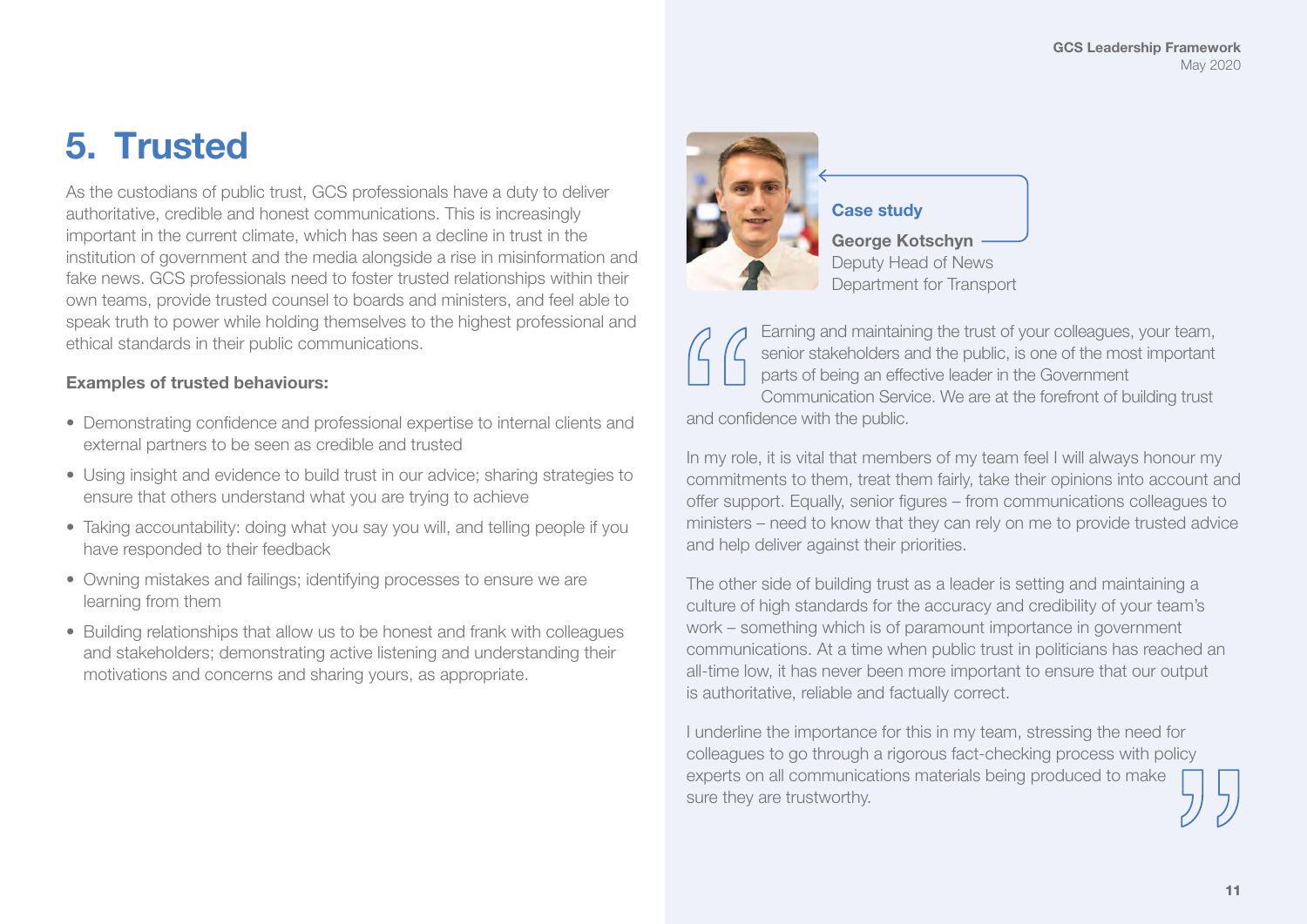### <span id="page-11-0"></span>How we developed this framework

We conducted an analysis of the academic evidence and carried out quantitative and qualitative research within the Civil Service. Our research included interviews with Civil Service leaders, leading academics and quantitative research across 4,500 GCS members, 100 civil servants and 100 new GCS recruits. We tested the framework with Directors of Communications, ALB communication leaders, Inspire graduates who did a leadership master class, and over 50 GCS members across grades, disciplines and geographic locations.

The five strengths we have identified are underpinned by academic research. For example, between 2016-18 the University of Huddersfield conducted a two-year research project to create a global capability framework for public relations and communication management that identified communications, organisational and professional capabilities.<sup>2</sup> The top capabilities under these categories respectively are being able to:

- align communication strategies with organisational purpose and values is the top communication capability;
- facilitate relationships and build trust with internal and external stakeholders and communities; and
- provide valued counsel and be a trusted advisor.

In addition, the Chartered Institute of Public Relations' annual State of the Profession report has explored the trends, issues and challenges facing public relations in 2019. It is the largest and most statistically robust investigation of its kind. It found that for senior communications professionals the attributes most valued by recruiters are: strategic thinking (91%), problem solving (48%) and emotional intelligence (41%).<sup>3</sup>

We are confident that cultivating these strengths will ensure that the GCS has leaders who can confront our biggest challenges head on in 2020 and beyond. The model aims to capture those strengths and behaviours considered core for all communications professionals which are aligned with, and mutually supportive of, the Civil Service Leadership attributes (inspiring, confident, empowering) and civil service values (honesty, integrity, impartiality and objectivity).

<sup>2</sup> [hud.ac/ect](http://hud.ac/ect)

<sup>3</sup> [https://cipr.co.uk/CIPR/Our\\_work/Policy/CIPR\\_State\\_of\\_the\\_Profession\\_2019\\_20.aspx](https://cipr.co.uk/CIPR/Our_work/Policy/CIPR_State_of_the_Profession_2019_20.aspx)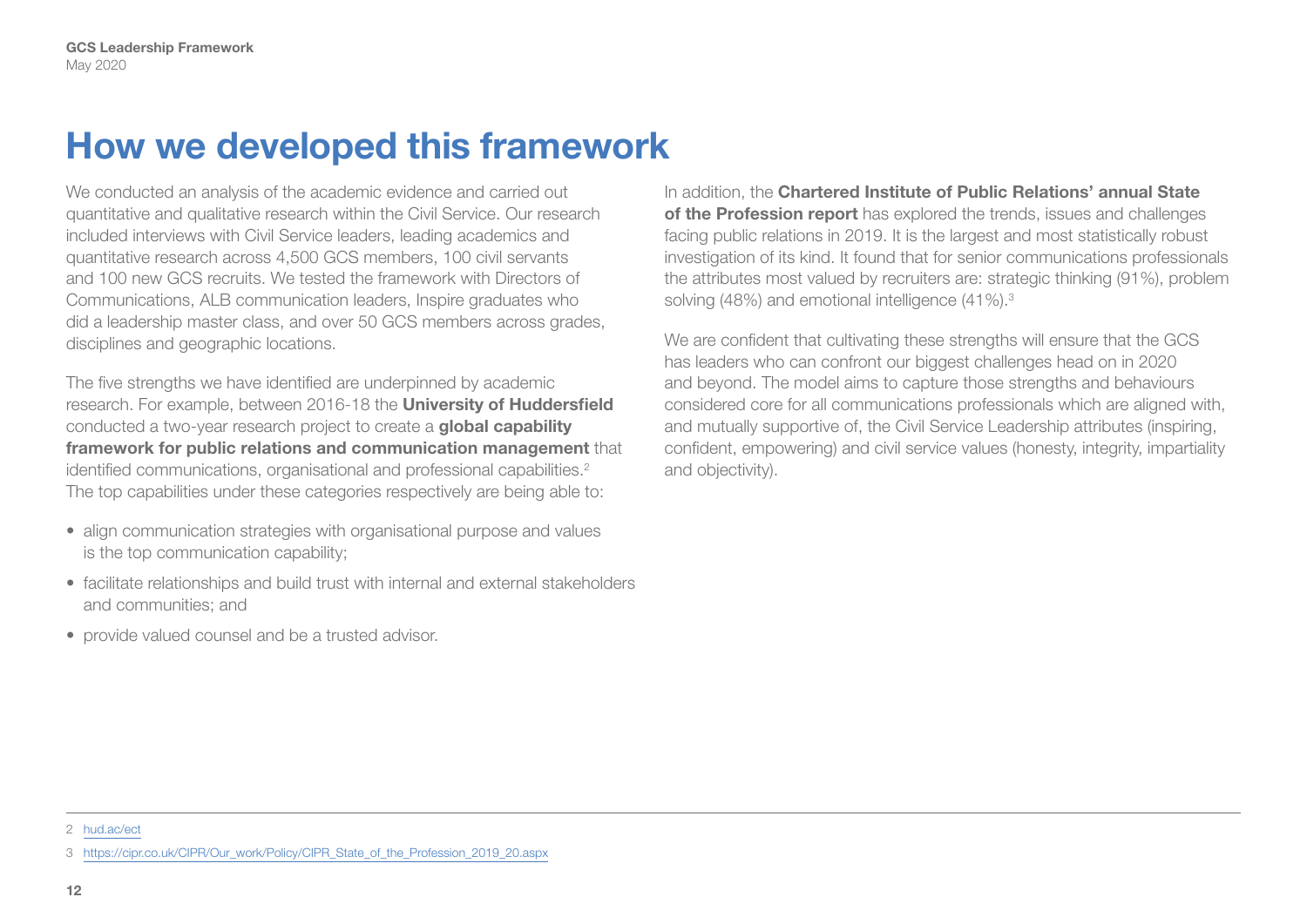### <span id="page-12-0"></span>Further reading and evidence

#### **Strategic**

#### Model:

The Communications Management Standard (CMS) is the mark of communications professionalism worldwide. Created by the PRCA, it is based on ISO 9001 and Investors In People, with criteria tailored specifically to the needs of in-house PR and communications teams. The model contains benchmarks for good practice, which includes providing "clearly defined responsibilities" and basing planning "on a clear view of your organisation's strategic plan, marketplace or policy issues, potential and direction".4

#### Book:

**Strategic Public Relations Leadership**, Anne Gregory and Paul Willis.

#### Reports:

University of Huddersfield global capability framework for public relations and communication management.<sup>5</sup>

CIPR annual state of the profession report.6

5 [hud.ac/ect](http://hud.ac/ect)

<sup>4</sup> <https://www.prca.org.uk/about-us/communications-management-standard-cms/house-cms>

<sup>6</sup> [https://cipr.co.uk/CIPR/Our\\_work/Policy/CIPR\\_State\\_of\\_the\\_Profession\\_2019\\_20.aspx](https://cipr.co.uk/CIPR/Our_work/Policy/CIPR_State_of_the_Profession_2019_20.aspx)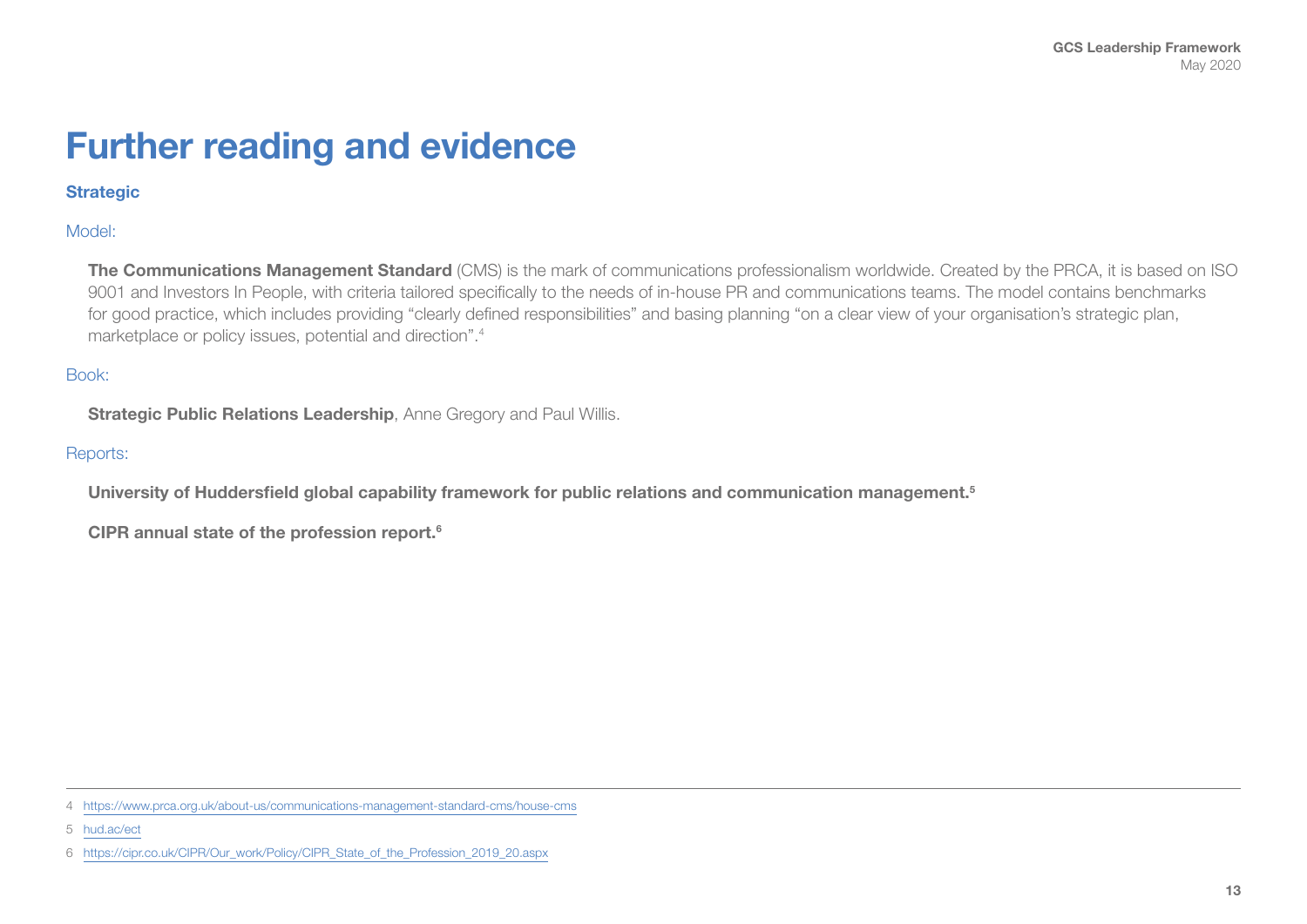#### **Connected**

#### Book:

Emotional agility: get unstuck, embrace change and thrive in work and life, by Susan David.

#### Blog:

As the World's Leadership Crisis Drags On, Research Points to the Cure,<sup>7</sup> by Rod Cartright.

#### Reports:

The COO as pacesetter,<sup>8</sup> by Arthur W Page society. This report includes a number of interesting concepts for GCS leadership, for example:

The changing global environment: "As we near the third decade of the 21st century, the landscape of business, society and public communications is being reshaped by new technologies; by new business models; by falling barriers to entry; by geographic, demographic, socioeconomic and political shifts; and by rising stakeholder expectations. Above (and underlying) all, our world is being reinvented by the phenomenon of data, both its application for greater knowing and its weaponization for mischief and profit."

**Progression path** (Page 45 to 51) outlines the pathways to defining and communicating the desired culture based on the research Page has carried out. It supports the actions that GCS is taking to develop our leadership framework, the refinement of our internal brand, and some of the other GCS2020 actions. It also outlines some suggested KPIs that would be useful to reflect in a relevant document. You will see that GCS is between the 'Pathfinder' and 'Pacesetter' in the progression path.

<sup>7</sup> <https://www.ketchum.com/leadership-communication-monitor-2013/>

<sup>8</sup> [https://knowledge.page.org/wp-content/uploads/2019/09/CCO\\_as\\_Pacesetter\\_2019\\_Page\\_Research\\_Executive\\_Summary.pdf](https://knowledge.page.org/wp-content/uploads/2019/09/CCO_as_Pacesetter_2019_Page_Research_Executive_Summary.pdf)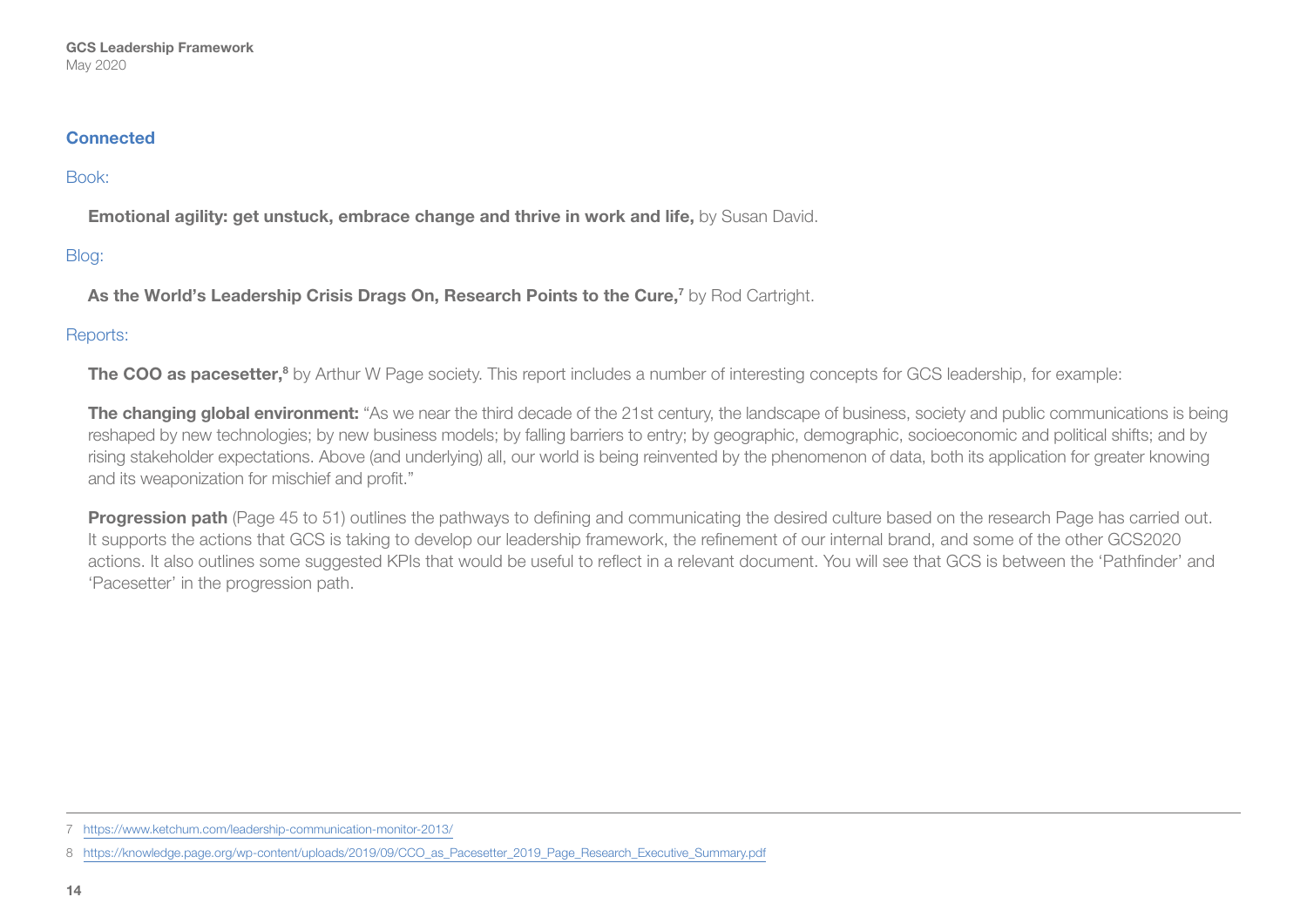#### **Creative**

#### Watch:

David Marquet on Greatness.<sup>9</sup>

#### Reports:

How creative leaders live in paradox, by THNK School of Creative Leadership

USC Annenberg's 2017 Global Communications Report, for the Global Alliance for Public Relations and Communications Management, found that: "When asked what personal traits they felt were critical for the future, industry leaders ranked traditional values of teamwork (92%) and hard work (82%) near the top of the list but they believe their teams are already strong in these areas. They say more horsepower is needed in curiosity, creativity, and critical thinking."

#### GCS Blog:

Want a more creative team? Blog post by GCS leader Sara Vogt.

#### **Collaborative**

#### Reports:

5 trends in leading-edge communications, GCS, 2018.

Communications Professionals: Four Lessons In Leadership, Forbes, 2019.

The fusion doctrine,<sup>10</sup> National Security Council Review 2018. The fusion doctrine starts with strategy and fuses capabilities to maximise collective effect. It is Mark Sedwill's initiative to deliver strategy-led design of policy and planning.

<sup>9</sup> [https://www.youtube.com/watch?v=OqmdLcyES\\_Q](https://www.youtube.com/watch?v=OqmdLcyES_Q)

<sup>10</sup> <https://www.gov.uk/government/publications/national-security-capability-review-nscr>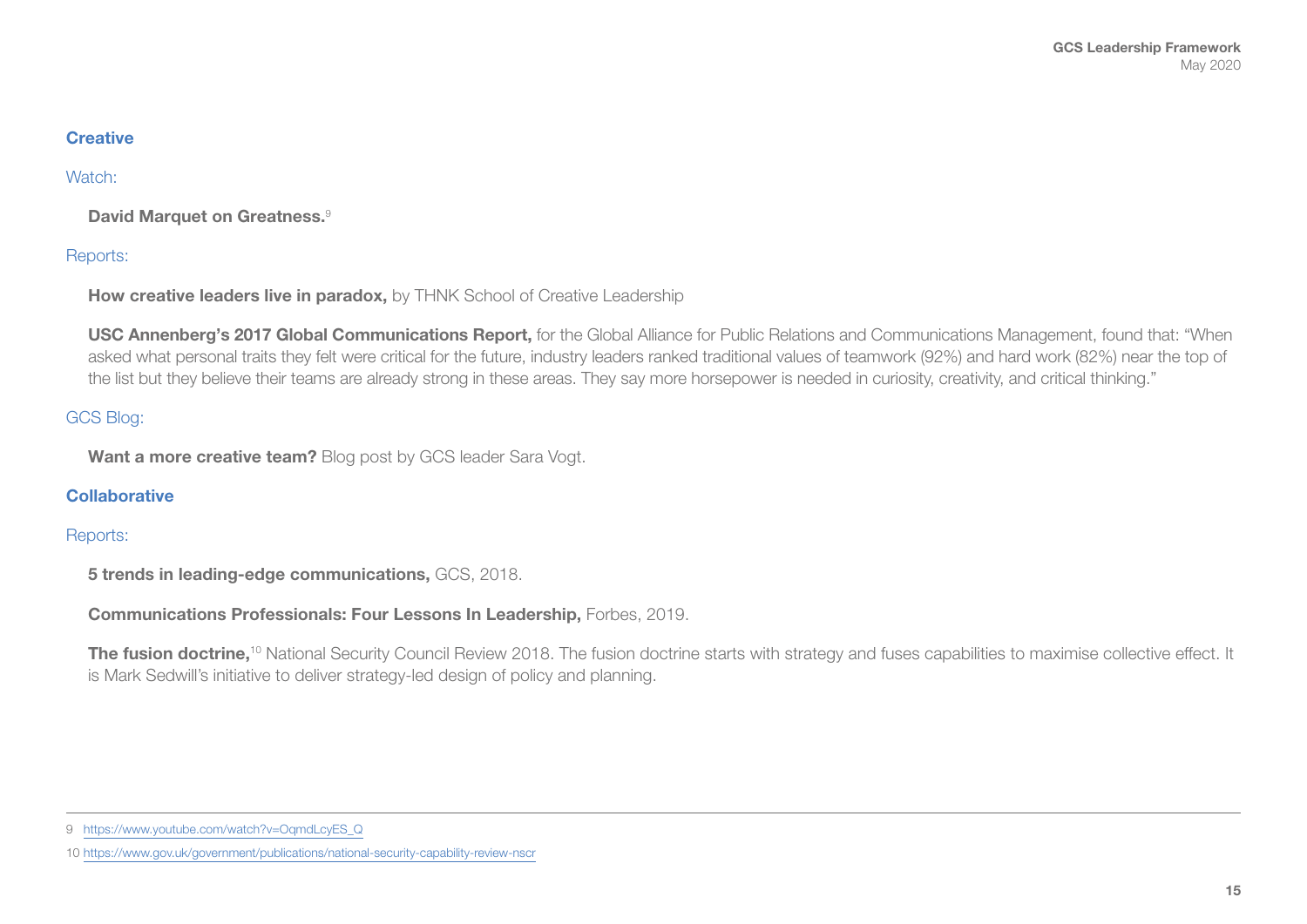#### **Trusted**

#### Reports:

**Edelman trust barometer 2019.** This found a lack of meaningful engagement between the government and the public, with 59 percent of respondents saying the UK government fails to listen to people like them.

Ipsos Mori's 2019 veracity of truth index says that only 17 percent of people trust government ministers.

#### Quote:

Christina Clinton, Christina Clinton Coaching, for the PRCA said; the secret sauce when creating a communications team culture is "when a leader can create an environment of trust, safety, truth, and feedback that leads to radical success – basically your team knows you have their back and this gives them confidence to take ownership, risks and innovate."11

#### Blog:

Debra Davenport, Purdue University's Brian Lamb School of Communication, in her blog Five Traits of Effective Leadership: A Guide for **Communication Professionals**, says; "A willingness to be open, straightforward, and forthcoming with information is essential for organizational wellness and positive public perception. Employees and audiences alike lose trust very quickly if they sense any level of subterfuge – and that trust can be extremely difficult to regain once it's been compromised."12

#### Book:

Jim Macnamara, Creating an 'architecture of listening' in organizations.

Further suggested reading on communication leadership is available on the GCS website.

<sup>11</sup> <https://www.prca.org.uk/What-does-a-Leader-Leader-Culture-look-like>

<sup>12</sup> <https://cla.purdue.edu/academic/communication/graduate/online/five-traits-of-effective-leadership-for-communication-professionals.html>